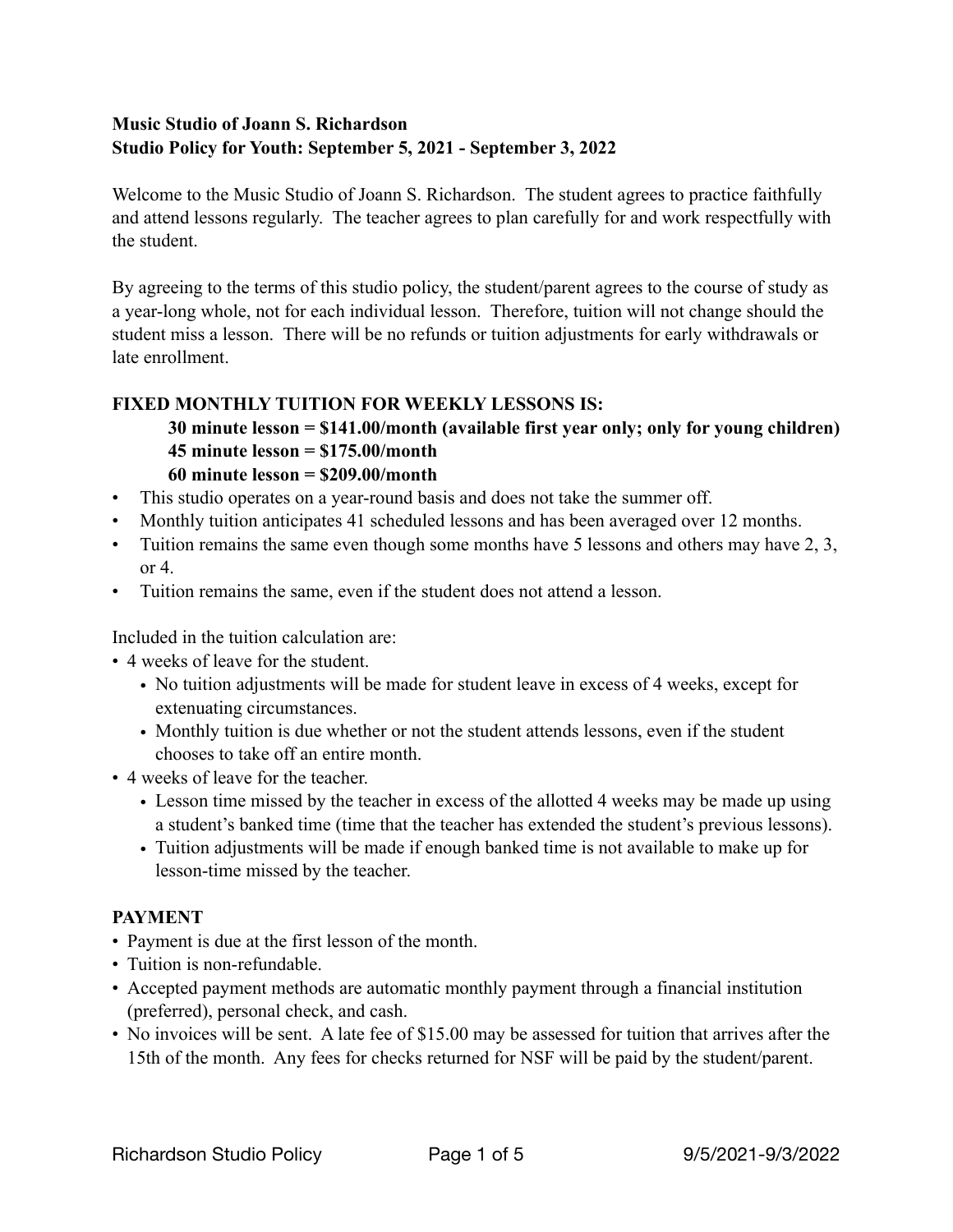### **BONUS LESSONS**

Should the student complete the contracted 41 lessons before September 3, 2022, then the following options may be taken:

- The student may take the rest of the time off as vacation.
- The teacher may take the rest of the time off as vacation.
- The student may choose to take the remaining lessons free-of-charge.

### **ABSENCES/ILLNESS/TRANSPORTATION ISSUES/ONLINE LESSONS**

#### *Students are not allowed to come to the studio if they are sick (even with minor illness).*

- For minor illness (like a cold), the lesson will take place using an online platform.
- All absences require advance notice, except in case of sudden illness or emergency.
- The teacher will work with each individual student to determine which lessons will be inperson and which will be online.
- Should a last-minute online lesson be needed (transportation issues, minor illness), please contact the teacher by text message, phone (leave message), or email message. The teacher may not immediately reply if she is teaching.

### **LATE ARRIVALS**

If a student anticipates arriving late, then the teacher should be informed by phone or text message. Please leave a message if communicating by phone. If a student arrives late for a lesson, then the lesson will still end at the scheduled time.

#### **NO SHOWS**

With the exception of emergencies, if the student is more than fifteen (15) minutes late and has not called or sent a text message to the teacher, then the lesson is considered a no-show and is therefore cancelled and forfeited. Forfeited lessons count against the student's allotted four (4) weeks of leave.

### **EXTENDED LEAVE OF ABSENCE**

If the student wishes to take a break from lessons, then the student has two options:

- 1. Maintain the reserved lesson time-slot through continued payment of tuition.
- 2. Release the reserved lesson time-slot by discontinuing payment. Re-enrollment is subject to availability.

### **INCLEMENT WEATHER-Lessons will still take place at the usual time using an online platform. The student must communicate with the teacher when changes are necessary due to inclement weather.**

- If the Central Kitsap School District is closed, then the studio is automatically closed to all inperson lessons. All lessons will take place at the usual time using an online platform.
- If the studio is open but travel from the student's location to the studio is unsafe, then the student will be taught remotely at the usual lesson time using an online platform.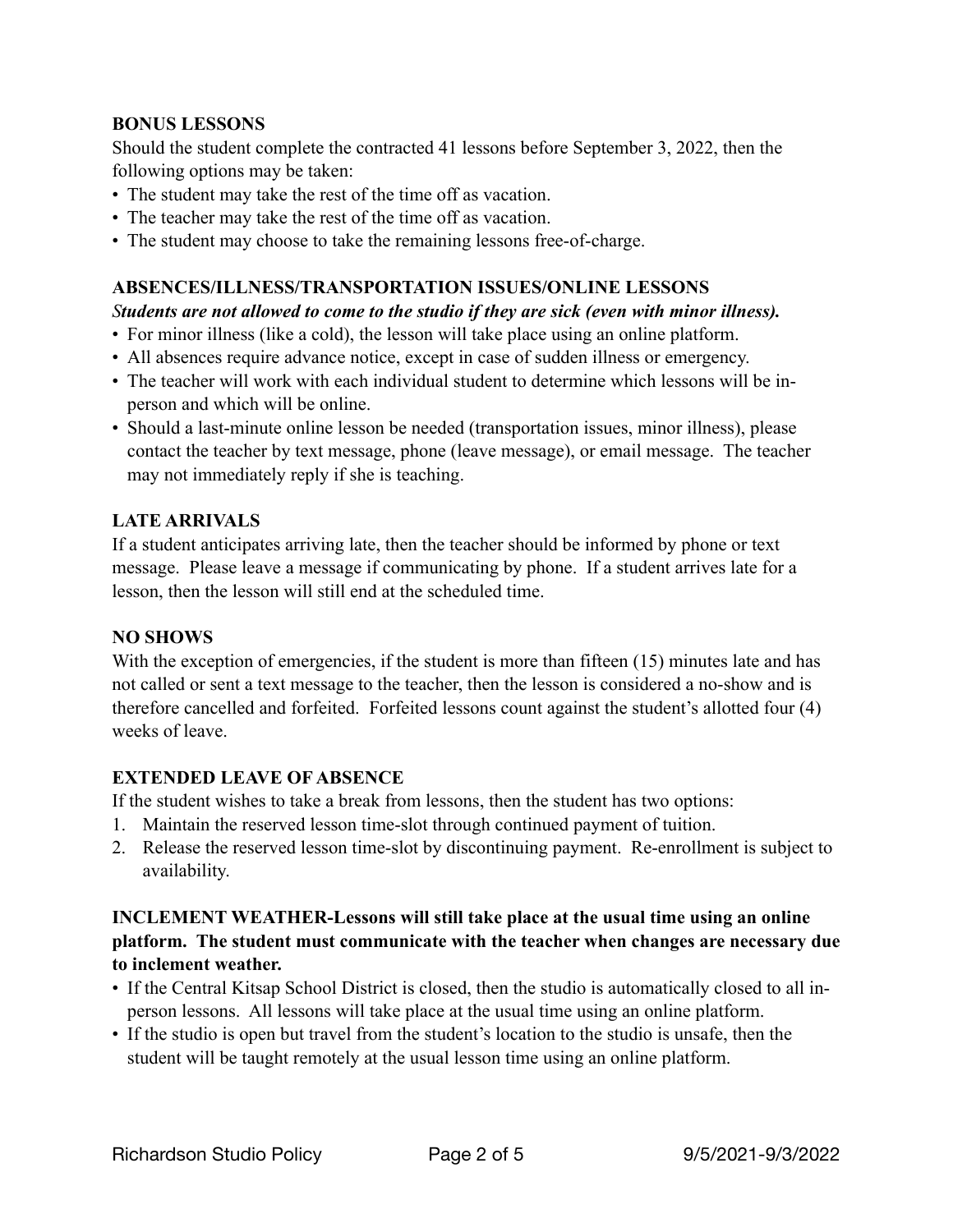# **FEDERAL HOLIDAYS AND NON-STUDENT DAYS AT SCHOOL**

Lessons will be held as scheduled, with the exception of Labor Day, Thanksgiving Day, Memorial Day, and Independence Day. Lessons scheduled on those days will be re-scheduled.

### **LESSON OBSERVATION**

- **Parents/Guardians** are always welcome and encouraged to attend a student's lesson.
- **• Siblings and Friends** who are taking lessons may wait at the studio. Siblings and friends who are not taking lessons may not wait at the studio unless they are supervised by an adult.

## **NOT INCLUDED IN TUITION**

Costs for instructional materials, fees for participation in events outside of the studio, extra lessons, special programs, fees to replace items borrowed from the studio that have been lost or damaged, teacher attendance at student events that are not arranged-for through the studio or for events outside of the local Kitsap County area, additional musical services from the teacher (accompaniment, ensemble coaching, playing for weddings), and other miscellaneous expenses are not included in tuition.

# **FEES FOR EXTRA LESSONS ARE:**

**30 minute lesson = \$41.00/per lesson 45 minute lesson = \$51.00/per lesson 60 minute lesson = \$61.00/per lesson** 

## **ADJUDICATIONS, FESTIVALS, OTHER PERFORMANCE OPPORTUNITIES**

- Student eligibility will be determined by the teacher based on preparedness of the student.
- The teacher may withdraw an unprepared student from an event up to the date of the event even if the student has paid a non-refundable entry fee. No refunds are given for withdrawals.

## **TERMINATION**

- Should the time come for withdrawal from lessons, lessons will terminate at the end of the month. Two weeks notice prior to termination is required.
- No refunds or tuition adjustments will be given for early termination.
- Termination may be initiated by the student or the teacher.

Although teacher-initiated terminations are rare, causes for teacher-initiated termination may include, but are not limited to, the following action(s) by the student and/or the student's family: failure to abide by studio policy; non-payment or repeated late payment; uncooperative attitude during lessons; repeated lack of preparation; repeated cancellation of lessons; willfully and/or repeatedly damaging studio property; and/or treating the teacher, the teacher's family, and/or fellow students disrespectfully.

# **STUDIO CLOSURES**

December 19-January 2: Winter Break April 3-April 9: Spring Break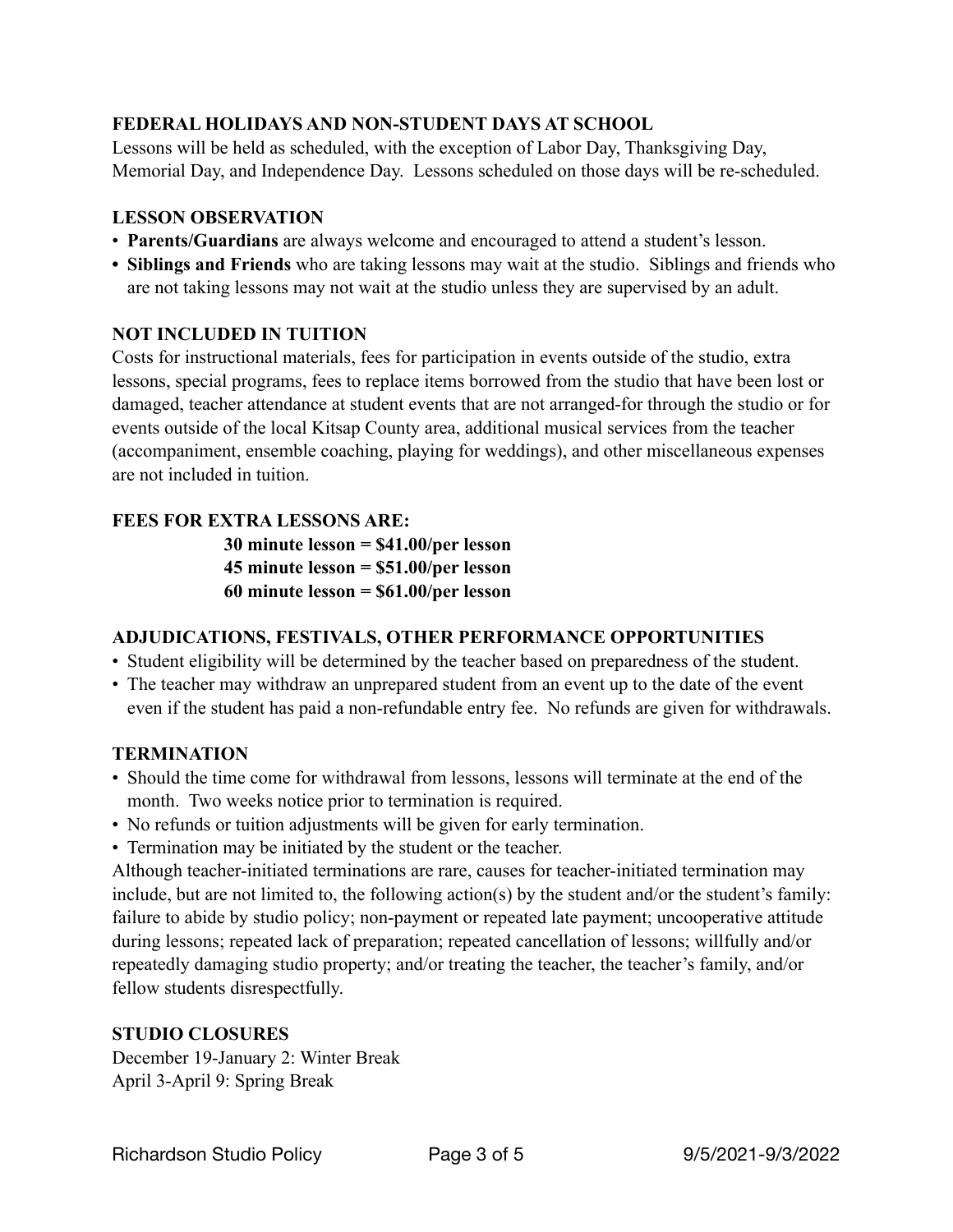### **AUTHORIZATION FOR PHOTOGRAPH AND VIDEO USE**

#### **please indicate choice with initials (parent indicates choice, if the student is a minor)**

I agree to the use of photographs and/or video recordings of the student for promotional or educational purposes by the teacher. The name of the student will not be included with the photo/video.

I do not agree to the use of photographs and/or video recordings of the student for promotional or educational purposes by the teacher.

#### **ACCEPTANCE OF POLICY TERMS:**

**I have read and agree to abide by the policies of the music studio of Joann S. Richardson.** 

 $\mathcal{L}_\mathcal{L} = \{ \mathcal{L}_\mathcal{L} = \{ \mathcal{L}_\mathcal{L} = \{ \mathcal{L}_\mathcal{L} = \{ \mathcal{L}_\mathcal{L} = \{ \mathcal{L}_\mathcal{L} = \{ \mathcal{L}_\mathcal{L} = \{ \mathcal{L}_\mathcal{L} = \{ \mathcal{L}_\mathcal{L} = \{ \mathcal{L}_\mathcal{L} = \{ \mathcal{L}_\mathcal{L} = \{ \mathcal{L}_\mathcal{L} = \{ \mathcal{L}_\mathcal{L} = \{ \mathcal{L}_\mathcal{L} = \{ \mathcal{L}_\mathcal{$ 

 $\mathcal{L}_\mathcal{L} = \{ \mathcal{L}_\mathcal{L} = \{ \mathcal{L}_\mathcal{L} = \{ \mathcal{L}_\mathcal{L} = \{ \mathcal{L}_\mathcal{L} = \{ \mathcal{L}_\mathcal{L} = \{ \mathcal{L}_\mathcal{L} = \{ \mathcal{L}_\mathcal{L} = \{ \mathcal{L}_\mathcal{L} = \{ \mathcal{L}_\mathcal{L} = \{ \mathcal{L}_\mathcal{L} = \{ \mathcal{L}_\mathcal{L} = \{ \mathcal{L}_\mathcal{L} = \{ \mathcal{L}_\mathcal{L} = \{ \mathcal{L}_\mathcal{$ 

 $\mathcal{L}_\mathcal{L} = \{ \mathcal{L}_\mathcal{L} = \{ \mathcal{L}_\mathcal{L} = \{ \mathcal{L}_\mathcal{L} = \{ \mathcal{L}_\mathcal{L} = \{ \mathcal{L}_\mathcal{L} = \{ \mathcal{L}_\mathcal{L} = \{ \mathcal{L}_\mathcal{L} = \{ \mathcal{L}_\mathcal{L} = \{ \mathcal{L}_\mathcal{L} = \{ \mathcal{L}_\mathcal{L} = \{ \mathcal{L}_\mathcal{L} = \{ \mathcal{L}_\mathcal{L} = \{ \mathcal{L}_\mathcal{L} = \{ \mathcal{L}_\mathcal{$ 

 $\mathcal{L}_\mathcal{L} = \{ \mathcal{L}_\mathcal{L} = \{ \mathcal{L}_\mathcal{L} = \{ \mathcal{L}_\mathcal{L} = \{ \mathcal{L}_\mathcal{L} = \{ \mathcal{L}_\mathcal{L} = \{ \mathcal{L}_\mathcal{L} = \{ \mathcal{L}_\mathcal{L} = \{ \mathcal{L}_\mathcal{L} = \{ \mathcal{L}_\mathcal{L} = \{ \mathcal{L}_\mathcal{L} = \{ \mathcal{L}_\mathcal{L} = \{ \mathcal{L}_\mathcal{L} = \{ \mathcal{L}_\mathcal{L} = \{ \mathcal{L}_\mathcal{$ 

 $\mathcal{L}_\mathcal{L} = \{ \mathcal{L}_\mathcal{L} = \{ \mathcal{L}_\mathcal{L} = \{ \mathcal{L}_\mathcal{L} = \{ \mathcal{L}_\mathcal{L} = \{ \mathcal{L}_\mathcal{L} = \{ \mathcal{L}_\mathcal{L} = \{ \mathcal{L}_\mathcal{L} = \{ \mathcal{L}_\mathcal{L} = \{ \mathcal{L}_\mathcal{L} = \{ \mathcal{L}_\mathcal{L} = \{ \mathcal{L}_\mathcal{L} = \{ \mathcal{L}_\mathcal{L} = \{ \mathcal{L}_\mathcal{L} = \{ \mathcal{L}_\mathcal{$ 

(Parent's Signature) (date)

**Required**: Emergency contact name(s), phone number(s):

**Required: Regular contact information (address, phone numbers)** 

**Optional:** Any other information (for example: allergies; medical conditions; student's learning style)

 $\mathcal{L}_\mathcal{L} = \{ \mathcal{L}_\mathcal{L} = \{ \mathcal{L}_\mathcal{L} = \{ \mathcal{L}_\mathcal{L} = \{ \mathcal{L}_\mathcal{L} = \{ \mathcal{L}_\mathcal{L} = \{ \mathcal{L}_\mathcal{L} = \{ \mathcal{L}_\mathcal{L} = \{ \mathcal{L}_\mathcal{L} = \{ \mathcal{L}_\mathcal{L} = \{ \mathcal{L}_\mathcal{L} = \{ \mathcal{L}_\mathcal{L} = \{ \mathcal{L}_\mathcal{L} = \{ \mathcal{L}_\mathcal{L} = \{ \mathcal{L}_\mathcal{$ 

 $\mathcal{L}_\mathcal{L} = \{ \mathcal{L}_\mathcal{L} = \{ \mathcal{L}_\mathcal{L} = \{ \mathcal{L}_\mathcal{L} = \{ \mathcal{L}_\mathcal{L} = \{ \mathcal{L}_\mathcal{L} = \{ \mathcal{L}_\mathcal{L} = \{ \mathcal{L}_\mathcal{L} = \{ \mathcal{L}_\mathcal{L} = \{ \mathcal{L}_\mathcal{L} = \{ \mathcal{L}_\mathcal{L} = \{ \mathcal{L}_\mathcal{L} = \{ \mathcal{L}_\mathcal{L} = \{ \mathcal{L}_\mathcal{L} = \{ \mathcal{L}_\mathcal{$ 

 $\mathcal{L}_\mathcal{L} = \{ \mathcal{L}_\mathcal{L} = \{ \mathcal{L}_\mathcal{L} = \{ \mathcal{L}_\mathcal{L} = \{ \mathcal{L}_\mathcal{L} = \{ \mathcal{L}_\mathcal{L} = \{ \mathcal{L}_\mathcal{L} = \{ \mathcal{L}_\mathcal{L} = \{ \mathcal{L}_\mathcal{L} = \{ \mathcal{L}_\mathcal{L} = \{ \mathcal{L}_\mathcal{L} = \{ \mathcal{L}_\mathcal{L} = \{ \mathcal{L}_\mathcal{L} = \{ \mathcal{L}_\mathcal{L} = \{ \mathcal{L}_\mathcal{$ 

**Optional:** Student's birthday (I play the birthday song to the student if I know the date.)